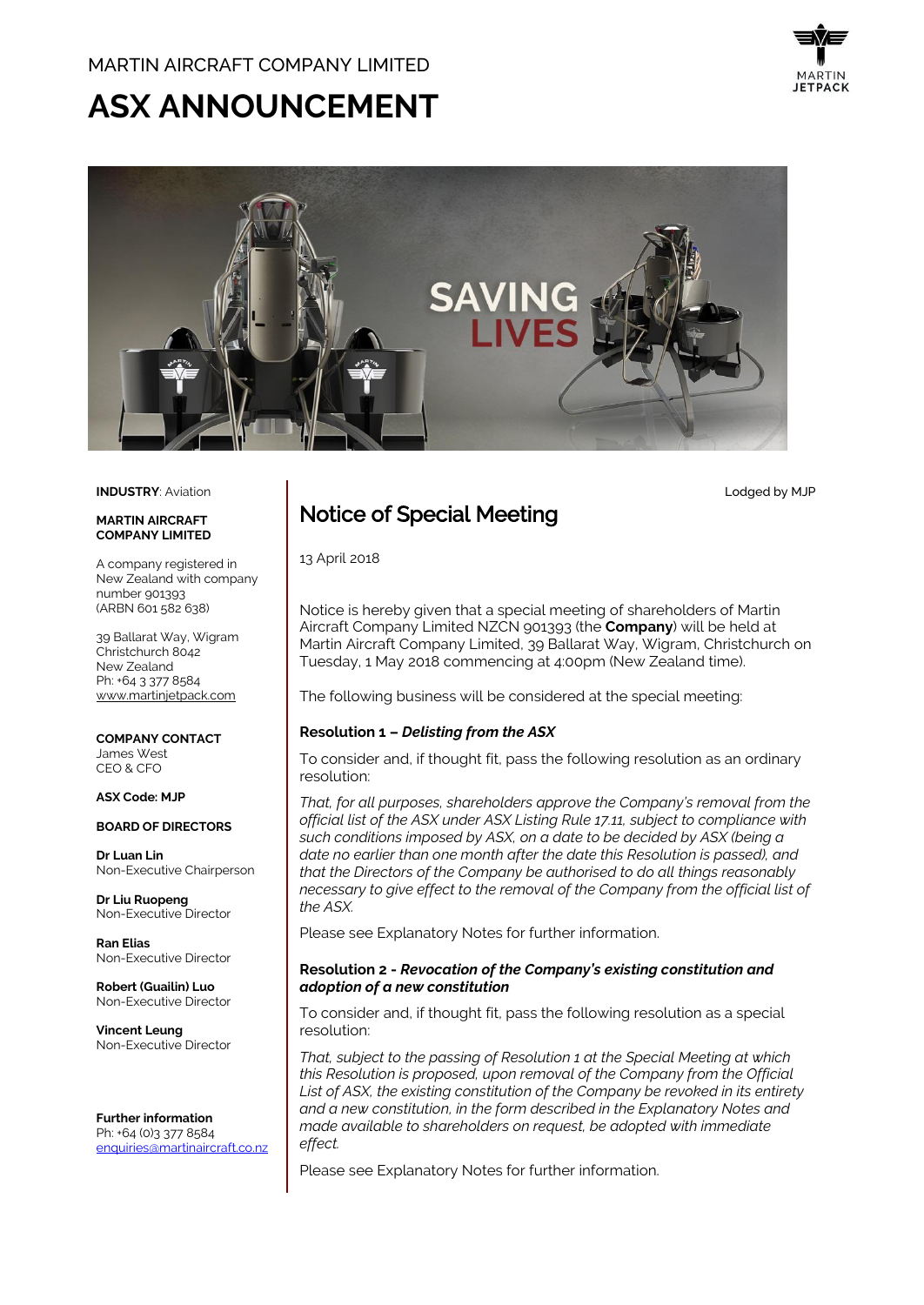## **Important Information**

# *Record Date*

Any person who is registered as a shareholder of the Company at 5pm (New Zealand time) on Friday, 27 April 2018 is entitled to attend and vote at the meeting or to appoint a proxy to attend and vote in their place.

# *Proxies*

All shareholders are entitled to attend and vote at the meeting or to appoint a proxy to attend and vote in their place.

Enclosed with this notice of special meeting is a proxy form. For the appointment of a proxy to be valid, the proxy form must be received by Link Market Services either by post to Link Market Services, Locked Bag A14, Sydney, South NSW 1235, facsimile +61 2 9287 0309 or via web site voting at www.linkmarketservices.com.au at least 48 hours before the start of the special meeting (that is by 4:00pm (New Zealand time) on Sunday, 29 April 2018.

Any shareholder of the Company entitled to attend and vote at the meeting may appoint another person or persons as proxy to attend and vote on his or her behalf. A proxy need not be a shareholder of the Company. If the proxy form is returned without direction as to how the proxy should vote on the resolution then the proxy may vote as he or she thinks fit on that resolution.

All joint holders of a share must sign the proxy form.

A shareholder that is a corporation may sign under the hand of a duly authorised officer or by power of attorney. If the proxy form has been signed under a power of attorney, a copy of the power of attorney (unless already deposited with the Company) and a signed certificate of non-revocation of the power of attorney must be delivered to the Company with the proxy form.

# *Corporate Representatives*

A shareholder that is a corporation may appoint a representative to attend the meeting on its behalf in the same manner as that which it could appoint a proxy. Corporate representatives should bring to the meeting evidence of their authority to act for the relevant corporation. Shareholders can download and fill out the Appointment of Corporate Representative form from the Link Market Services' website: [www.linkmarketservices.com.au/corporate/resources/forms.html](http://www.linkmarketservices.com.au/corporate/resources/forms.html)

# *Powers of attorney*

Any person representing a shareholder(s) by virtue of a power or attorney must bring to the meeting a copy of the power of attorney (unless already deposited with the Company) and a signed certificate of non-revocation of the power of attorney must be produced to the Company.

# *Postal Voting*

Pursuant to the Company's constitution, a shareholder may not exercise his or her right to vote at the meeting by casting a postal vote.

Wwest

**By Order of the Board of Directors 13 April 2018**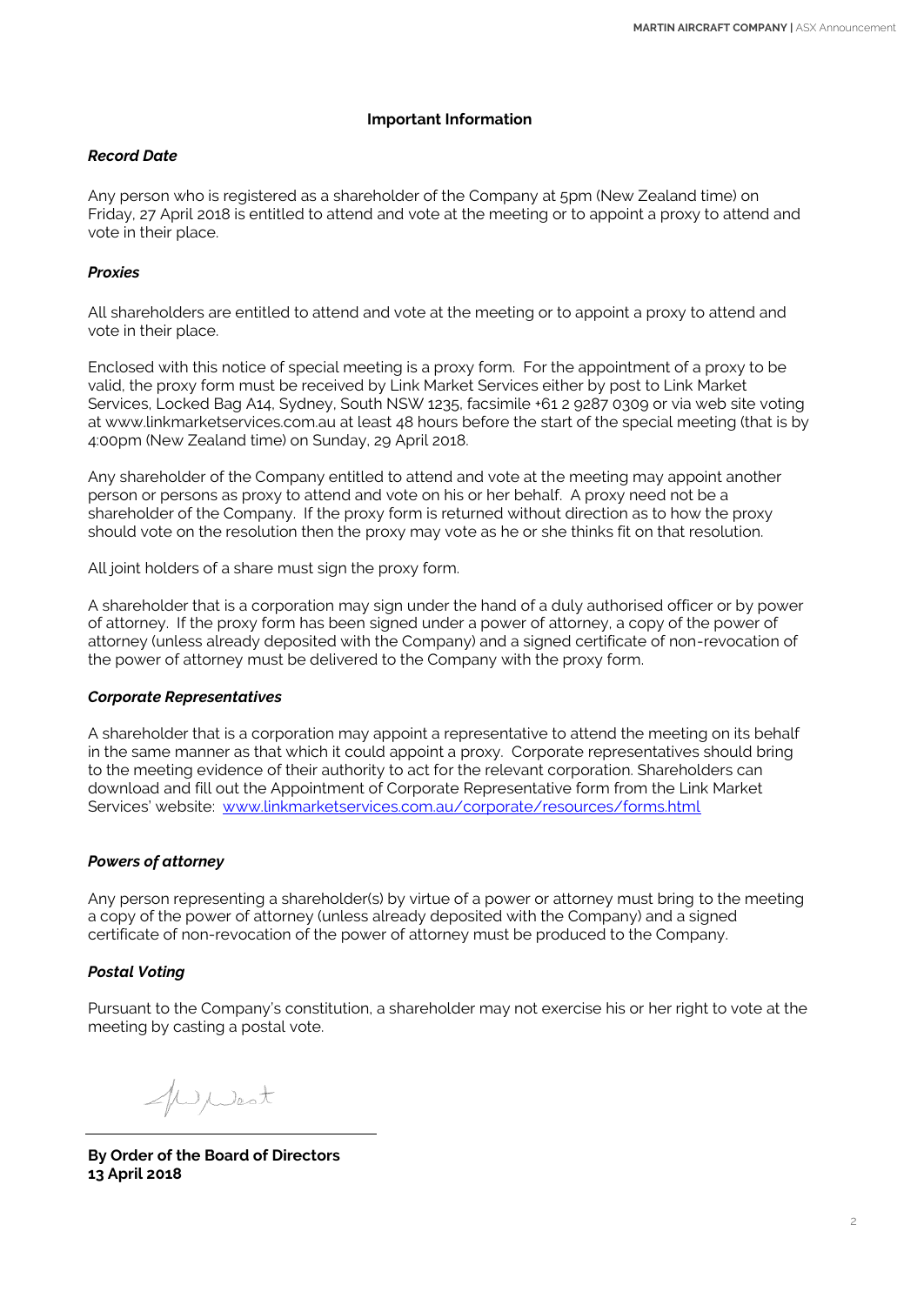#### **Explanatory Notes**

These Explanatory Notes set out the details of the matters which are the subject of the resolutions required to be approved by the shareholders of the Company under the New Zealand *Companies Act 1993* (the **Companies Act**), the constitution of the Company (the **Constitution**) and, as applicable, the listing rules of the Australian Securities Exchange (**ASX**) (**ASX Listing Rules**).

#### **Ordinary Resolution**

The first resolution set out in this notice of special meeting (**Resolution 1**) is an ordinary resolution which requires approval by a majority of the votes of those shareholders entitled to vote and voting on the resolution.

#### **Special Resolution**

The second resolution set out in this notice of special meeting (**Resolution 2**) is a special resolution which requires approval by not less than 75% of the votes of those shareholders entitled to vote and voting on the resolution.

## **Resolution 1 – Delisting from the ASX**

The Company has been listed on the official list of ASX (**Official List**) since February 2015. The Board believes that it is no longer in the best interests of the Company to continue to be listed on the Official List. Consequently, in accordance with ASX Listing Rule 17.11, the Board has voluntarily sought the removal of the Company from the Official List. Should the Company be removed from the Official List, it will instead become listed on the trading platform known as the Unlisted Securities Exchange (**USX**) in New Zealand.

#### *Background to, and reasons for, the delisting proposal*

For some time the Board has been considering ways of reducing the Company's costs. The Company continues to be in the development phase of its jetpack product and needs to ensure that its limited cash resources are used to maximise the development of its product, rather than to pay for administrative costs, including ASX listing fees.

The Company's shares have been thinly traded on ASX for some time. Despite the Company having over 396 million shares on issue, less than one million shares on average have been traded on a daily basis over the last seven months.

For these reasons the Board decided that it should investigate the possibility of removing the Company from the Official List, subject to the Company voluntarily seeking shareholder approval for the removal as a matter of good governance.

As part of investigating the removal of the Company from the Official List, the Company was keen to provide shareholders with an appropriate alternative that will provide the Company's shareholders with the opportunity to continue to trade their shares if they want to. On this basis, the Company has agreed that upon removal from the Official List, it will list its shares on the USX in New Zealand, a trading platform that allows unlisted shares to be traded publicly. The compliance costs of the USX platform are significantly less than the costs of an ASX listing. Further information on the USX platform is provided below.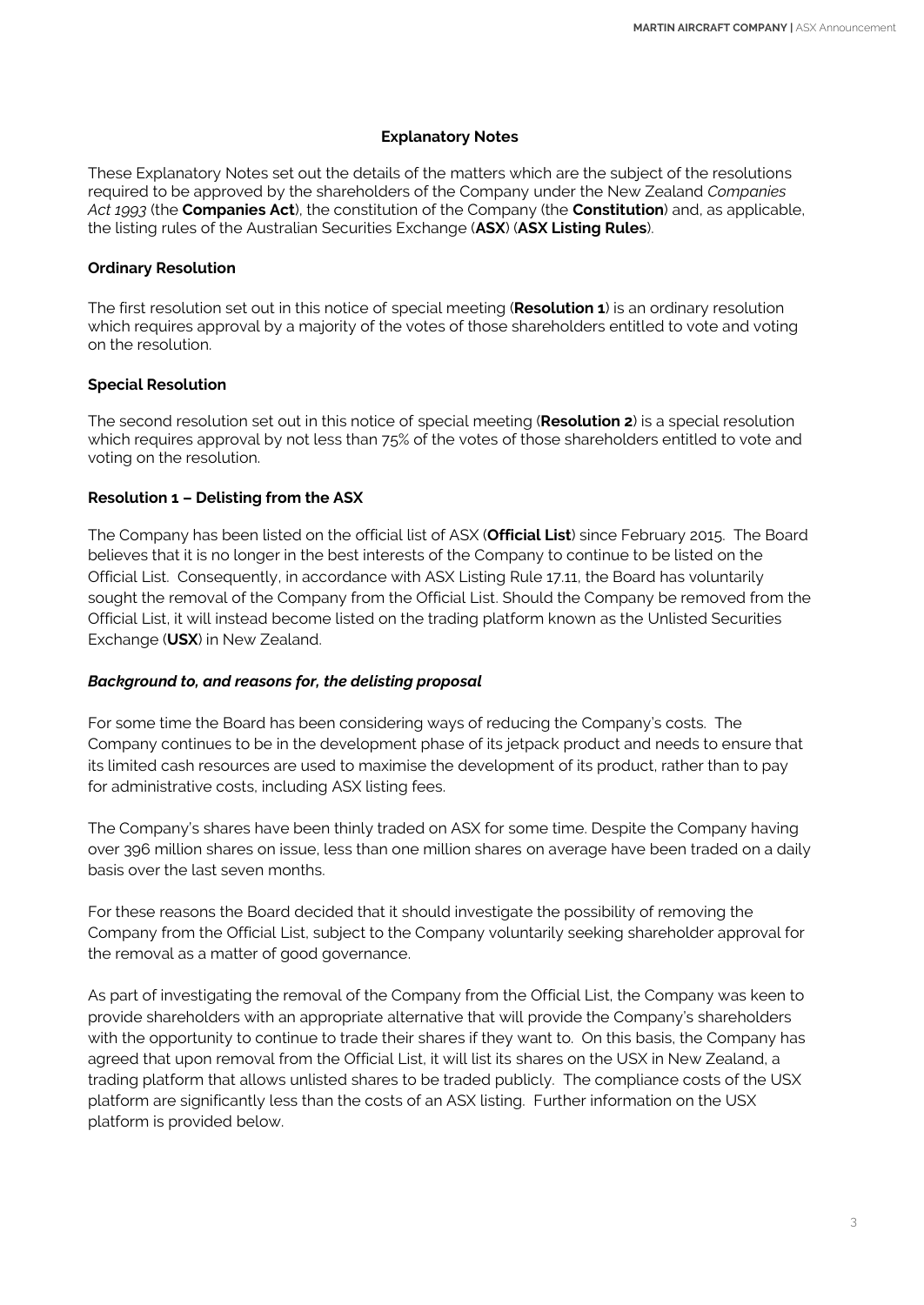#### *Delisting process*

The Company recently sought and obtained in-principle approval from ASX that ASX would likely agree to a voluntary request by the Company to be removed from the Official List pursuant to ASX Listing Rule 17.11. Following receipt of the in-principle approval, on 28 February 2018, the Company announced that it had made a formal request to ASX requesting ASX remove the Company from the Official List, subject to the Company voluntarily seeking shareholder approval for the removal. On 8 March 2018, ASX approved the Company's application, subject to certain conditions, being that the removal be approved by an ordinary resolution of shareholders and that the removal take place no earlier than one month from the date shareholder approval is granted.

The purpose of Resolution 1 is to seek the relevant shareholder approval. The approval is sought by way of an ordinary resolution of shareholders. The Company's largest shareholder, KuangChi Science Limited, which holds approximately 52% of the Company's issued share capital, has confirmed to the Company that it intends to vote in favour of Resolution 1 at the meeting.

## *Consequences of the removal of the Company from the Official List*

If the Company is removed from the Official List it will no longer be subject to the ASX Listing Rules. Accordingly, the Company will no longer be subject to certain obligations and restrictions, such as continuous disclosure obligations, restrictions on certain private placements, and restrictions on certain related party transactions.

Removal of the Company from the Official List will not impact the terms of issue of the ordinary shares of the Company. The Company is and will remain subject to the Companies Act, which includes protections for shareholders, such as the duties imposed on directors and the requirement for shareholder approval for "major transactions" (as defined in the Companies Act, for example, any sale or acquisition of assets having a value greater than half of the market value of the Company's gross assets). The Takeovers Code Approval Order 2000 (**Takeovers Code**) will also continue to apply to the ownership of voting securities in the Company, which provides another form of protection (and processes) for the benefit of shareholders.

While shareholders will no longer be able to trade their shares on the ASX, shareholders will have the opportunity to trade their shares on USX should they wish to do so. Once the Company's removal from the Official List is completed, shareholders' shares held on the ASX CHESS register will be automatically transferred to the USX register and shareholders will be assigned a holder number and authorisation code (**FIN**) to enable trading on the USX. Shareholders will be sent these details once the register transfer has been completed and shareholders do not need to take any action to facilitate this process.

#### *Unlisted Securities Exchange (USX)*

One of the main benefits to shareholders of the ASX listing is the ability for shareholders to trade their shares on a public market. The Company will maintain a trading platform for the Company's shares from the date the Company is removed from the Official List by providing shareholders with the opportunity to trade their shares on USX. USX has approved the Company's application to become an issuer on USX. USX is not affiliated with the New Zealand Stock Exchange – it is, in essence, a well-established and inexpensive securities trading platform without the regulatory overlay of a licensed market.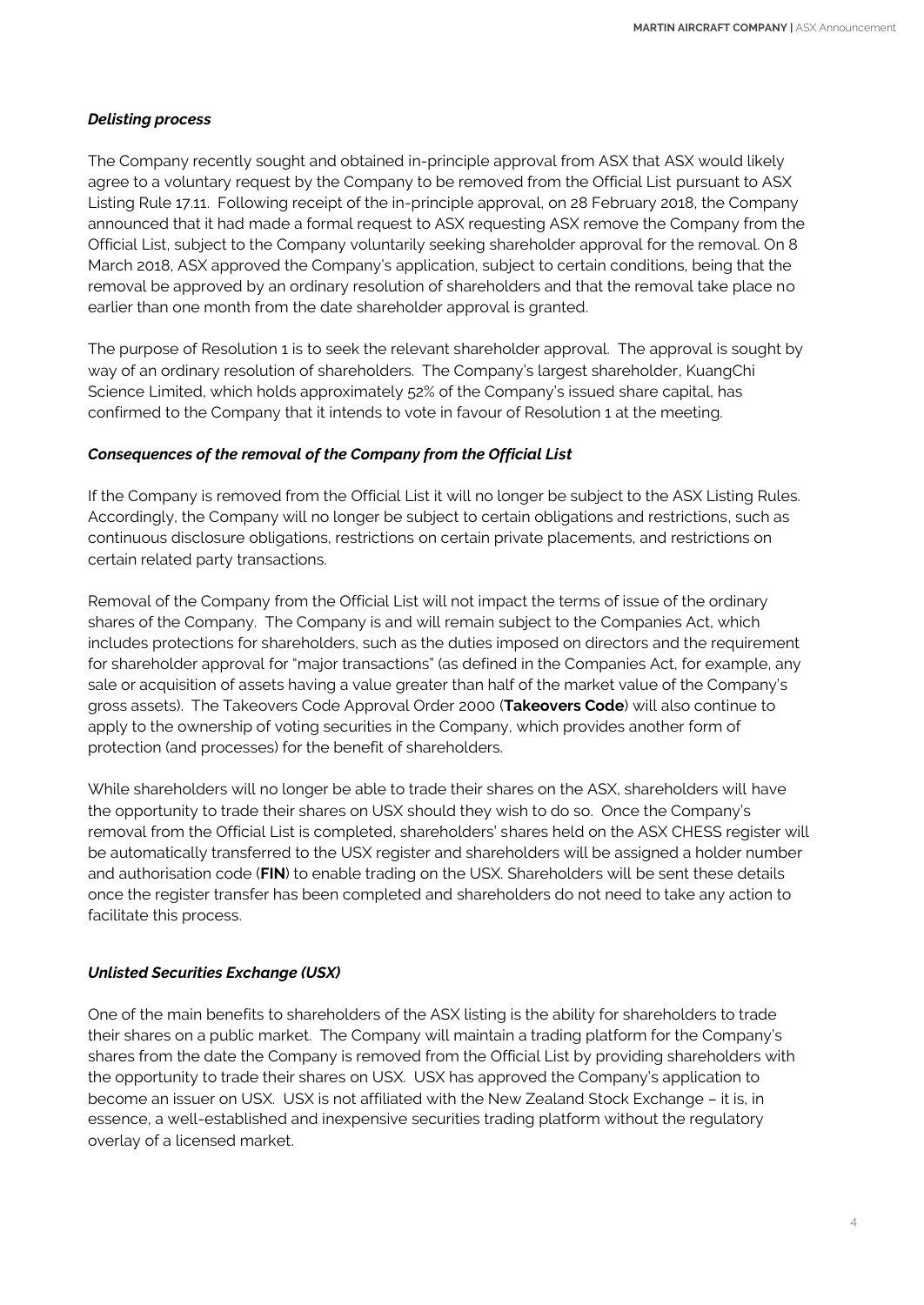The USX website states that:

*"The Unlisted Securities Exchange (USX) is a Financial Product Market operating under an exemption from subpart 7 of Part 5 of the Financial Markets Conduct Act 2013 ("the Act") and certain conditions specified in the Exemption Notice. Investors trading in securities quoted on USX trade at their own risk and do not have the protections provided by Part 5 of the Act, in relation to: insider trading, market manipulation, continuous disclosure, substantial holding disclosure, relevant interest disclosures, and the monitoring of market obligations by the FMA. USX provides a facility for trading previously allotted securities. USX has its own Market Rules and monitors compliance by Issuers with those Rules.*

*Before an investor may trade (via a broker) in securities quoted on USX, the investor's broker will require the investor to sign the USX Information and Disclaimer form, which provides a fuller explanation about USX's status and what this means for investors."* Further information about USX can be found at [www.usx.co.nz.](http://www.usx.co.nz/)

Shareholders that wish to trade their shares on the USX after the transition from ASX to the USX will need to contact a USX broker participant. A list of broker participants can be found at [www.usx.co.nz.](http://www.usx.co.nz/) The broker will require your holder number and FIN. These details will be sent to you following the transition.

Upon completion of a trade on USX your broker will attend to settlement by arranging for the shares to be transferred either using the NZ Clear electronic securities transfer system or via a signed share transfer form. You should provide your shareholder and FIN numbers to your broker at the time you place your order with them which will allow them to utilise the NZ Clear process.

Shareholders that hold shares on a Common Shareholder Number (**CSN**) are able to transfer their shares from the holder number to their CSN after the transition from ASX to USX. This can be facilitated by contacting the Company's share registry, Link Market Services Limited (**Link**).

If you have questions please contact Link in New Zealand on +64 9 375 5998 or in Australia on +61 1300 554 474.

# *Key advantages and disadvantages of the removal from the Official List*

| <b>Advantages of removal from Official List</b>                                                                                                                                                                                                                                                                                                                                                            | Disadvantages of removal from Official List                                                                                                                                                                                              |
|------------------------------------------------------------------------------------------------------------------------------------------------------------------------------------------------------------------------------------------------------------------------------------------------------------------------------------------------------------------------------------------------------------|------------------------------------------------------------------------------------------------------------------------------------------------------------------------------------------------------------------------------------------|
| Simplification of rules and regulations<br>governing the Company. Currently, the<br>Company is subject to the ASX Listing Rules<br>and the Corporations Act in Australia, and the<br>Companies Act and the Takeovers Code in<br>New Zealand. By being removed from the<br>Official List, the Company will only be subject<br>to a single regime. This will simplify the<br>administration of the business. | ASX is a world class exchange and a delisting<br>removes the immediate ability of the Company<br>to raise capital on ASX.                                                                                                                |
| There are significant costs to maintaining a<br>public listing - listing fees, legal costs, registry<br>costs, etc. - removal from the Official List will<br>materially cut costs for the Company.                                                                                                                                                                                                         | Liquidity in share trading depends on their<br>being both willing sellers and willing buyers of<br>shares. While the Company will provide<br>shareholders with the ability to trade their<br>shares on USX, no guarantee can be provided |

The following are some of the key advantages and disadvantages of the Company's removal from the Official List: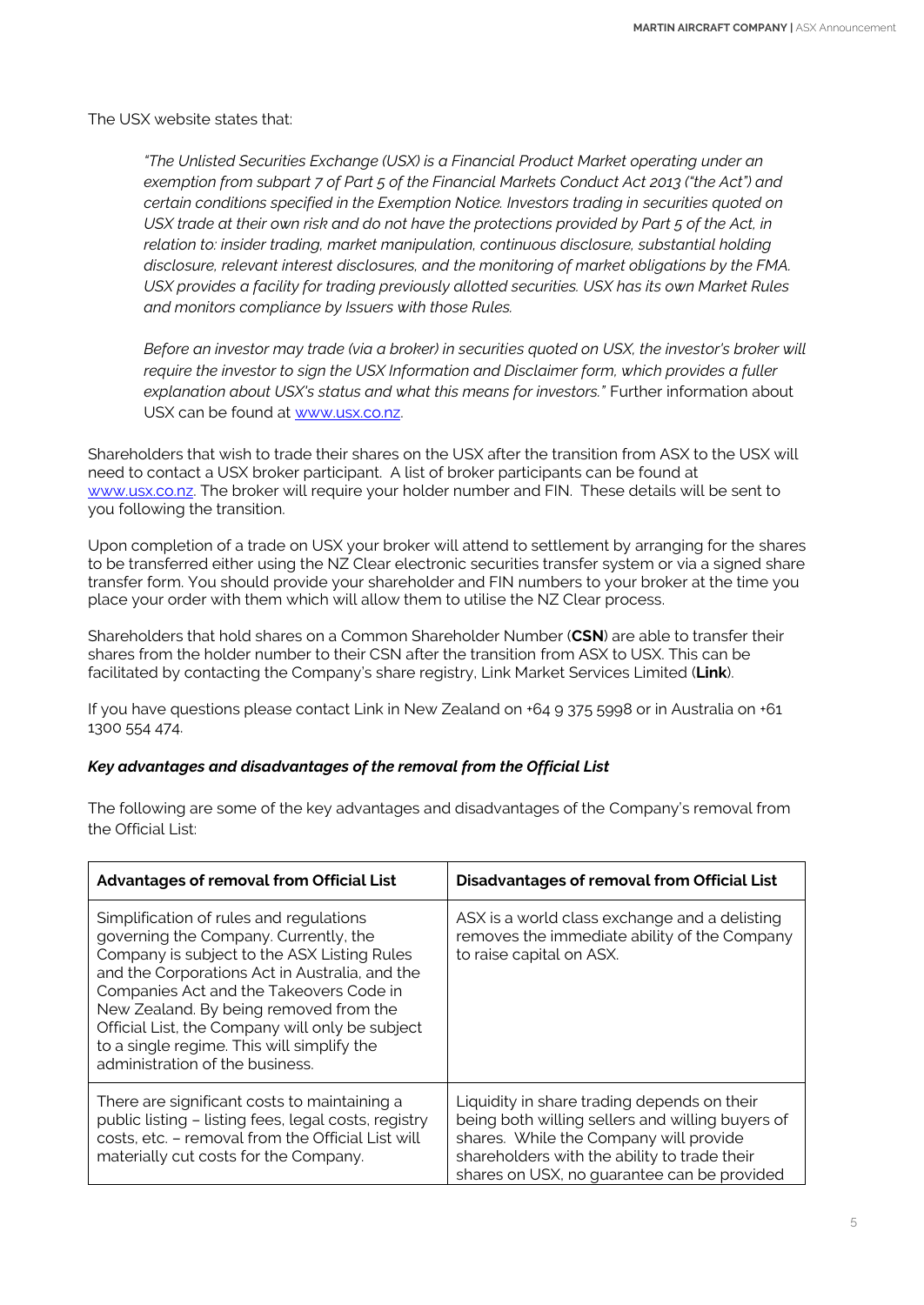| <b>Advantages of removal from Official List</b>                                                                                                                                                                                                                                 | Disadvantages of removal from Official List               |
|---------------------------------------------------------------------------------------------------------------------------------------------------------------------------------------------------------------------------------------------------------------------------------|-----------------------------------------------------------|
|                                                                                                                                                                                                                                                                                 | that there will be any liquidity in the shares on<br>USX. |
| Cost savings from the reduced administrative<br>and compliance costs of the removal from the<br>Official List and subsequent listing on USX will<br>allow the Company to prioritise its costs on<br>developing the jetpack and potential related<br>products and opportunities. |                                                           |

# *Timetable to removal from Official List*

If shareholders approve Resolution 1, following agreement with ASX, the Company's shares will cease trading on ASX from the close of trading on Friday, 1 June 2018, allowing shareholders who wish to sell their shares on ASX a period of time to do so before the removal takes effect.

If shareholders approve Resolution 1, an indicative timetable for various key events is as follows:

| Event                                           | Date (2018)          |
|-------------------------------------------------|----------------------|
| Date of Special Meeting                         | Tuesday, 1 May 2018  |
| Last day of trading on ASX (and removal of      | Friday, 1 June 2018  |
| Company from Official List at close of trading) |                      |
| Despatch of holder numbers and authorisation    | Monday, 4 June 2018  |
| codes (FIN)                                     |                      |
| Admission of the Company to USX and first day   | Tuesday, 5 June 2018 |
| of trading                                      |                      |

*\* Note: The timetable is indicative only and is subject to change at the sole discretion of the Company.*

# *All information provided*

The Company confirms that all information concerning the Company which a reasonable person would expect to be disclosed and to have a material effect on the price or value of the Company's securities has been previously disclosed by the Company.

# *Professional advice*

If any shareholder is not sure how to vote on this Resolution 1, or is not sure of the impact of Resolution 1 with respect to their own personal circumstances, including any tax consequences of this Resolution 1, the Board recommends that shareholders seek professional advice from their stockbroker, lawyer, accountant or other professional adviser before deciding how to vote.

# *Board recommendation*

For the reasons outlined above, the Board recommends that shareholders vote in favour of Resolution 1.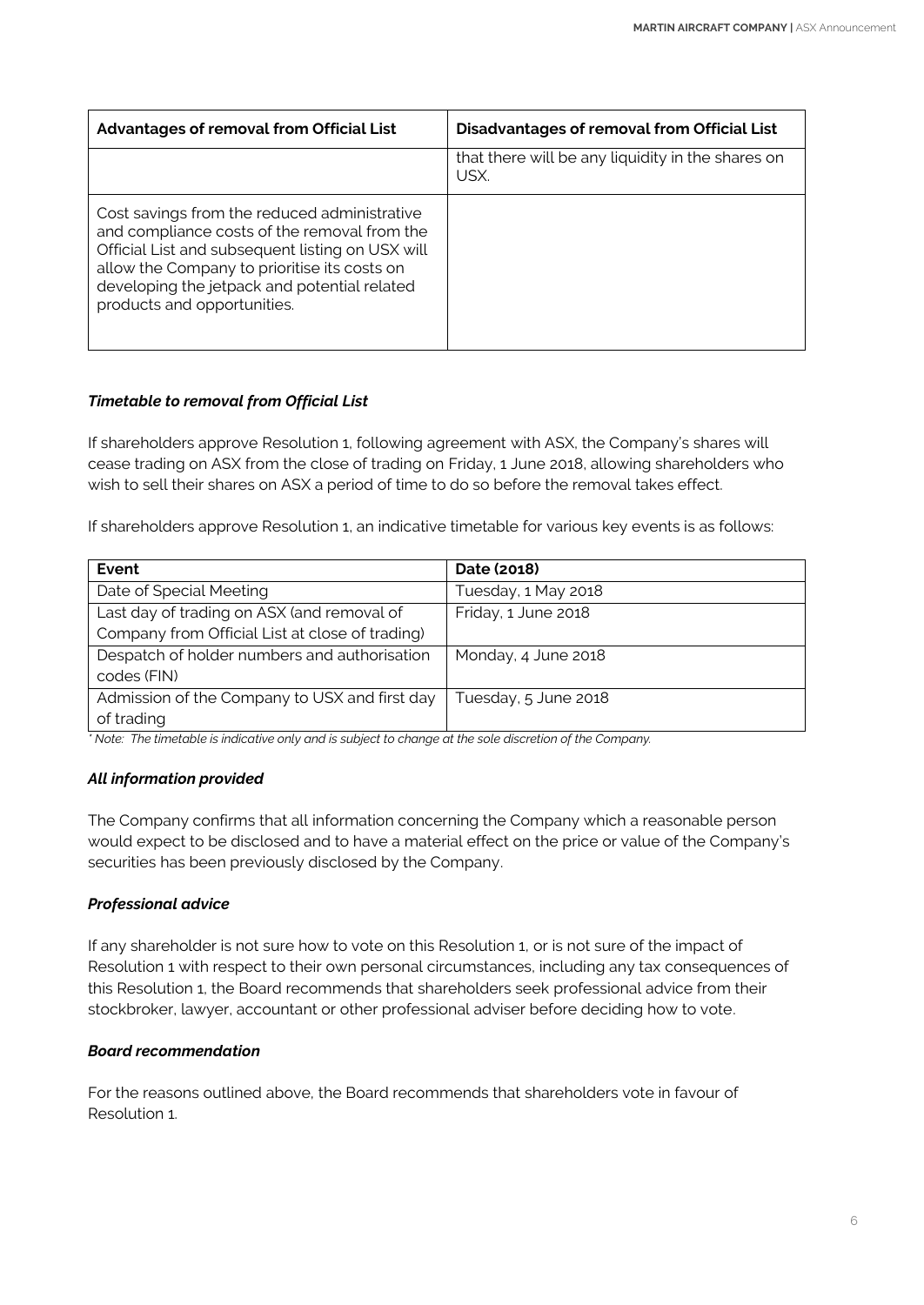# **Resolution 2 – Revocation of the Company's existing constitution and adoption of a new Constitution**

The Company's existing constitution reflects a fairly typical New Zealand listed company constitution for a company listed on the ASX.

The Board proposes to adopt a new constitution which in effect will be substantially the same as the existing constitution but will remove all references to ASX, the ASX Listing Rules and related matters. The remainder of the constitution will, subject to the comment below on unmarketable parcels, simply reflect a widely-held company constitution. Minor amendments to certain clauses will also be made to reflect updated New Zealand legislation.

The unmarketable parcels provisions in clause 9 of the existing constitution have been retained in the new constitution. The definition of "Marketable Parcel" in the constitution has been changed from referring to the relevant definition in the ASX Listing Rules to being a parcel of shares with a value of NZ\$500 or more (based on the last 20 workings days' volume weighted average price or closest equivalent if the Company is not listed on the Unlisted Securities Exchange). Accordingly, the Company would be able to facilitate the sale of share parcels that are less than a Marketable Parcel to a third party if the relevant shareholder does not reject a request to sell when notified. Any proceeds from such a sale would go to the relevant shareholder.

Resolution 2 is conditional on Resolution 1 being passed as there would be no need to change the constitution if shareholders did not approve the removal of the Company from the Official List.

The Company will be removed from the Official List if Resolution 1 is passed, regardless of whether or not Resolution 2 is passed, because the existing constitution will remain effective if left unchanged since any references to ASX and the ASX Listing Rules will no longer be relevant in any event. However, the Board is seeking to have shareholders approve the new constitution primarily on the basis that it would be confusing moving forward for any person who reviewed a copy of the constitution to see irrelevant references to the ASX.

Please contact Ben Taylor (enquiries@martinaircraft.co.nz) if you would like to be sent a marked-up version of the Company's proposed new constitution showing all changes from the existing Company constitution, or if you would like to be sent a clean version of the Company's proposed new constitution.

# *Board recommendation*

For the reasons outlined above, the Board recommends that shareholders vote in favour of Resolution 2.